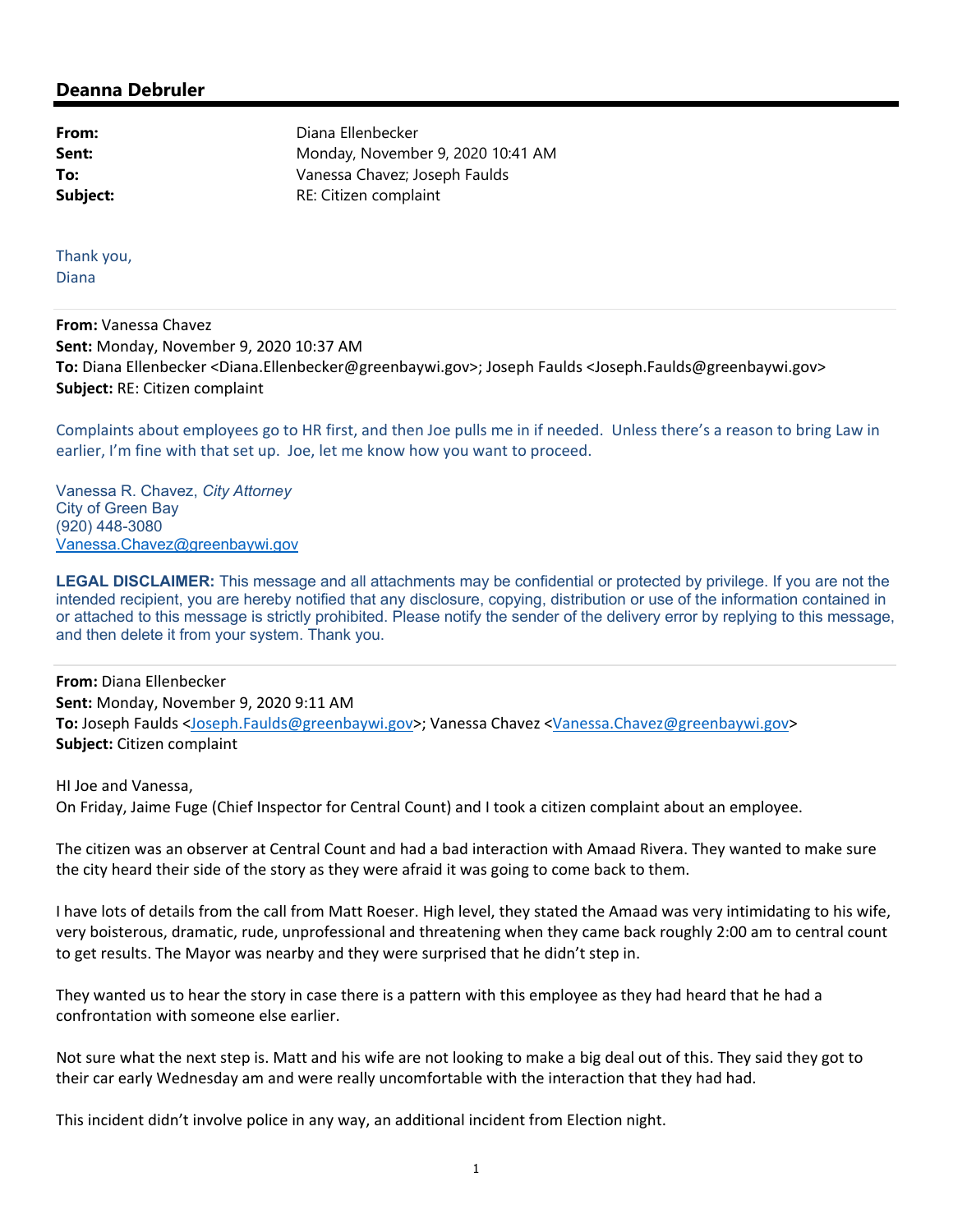Please let me know what you would recommend I do with this information.

Thank you,



## **Diana Ellenbecker**

Finance Director / Comptroller, City of Green Bay Phone: 920-448-3025 Address: 100 North Jefferson Street, Green Bay, WI 54301-5026 Website: greenbaywi.gov/Finance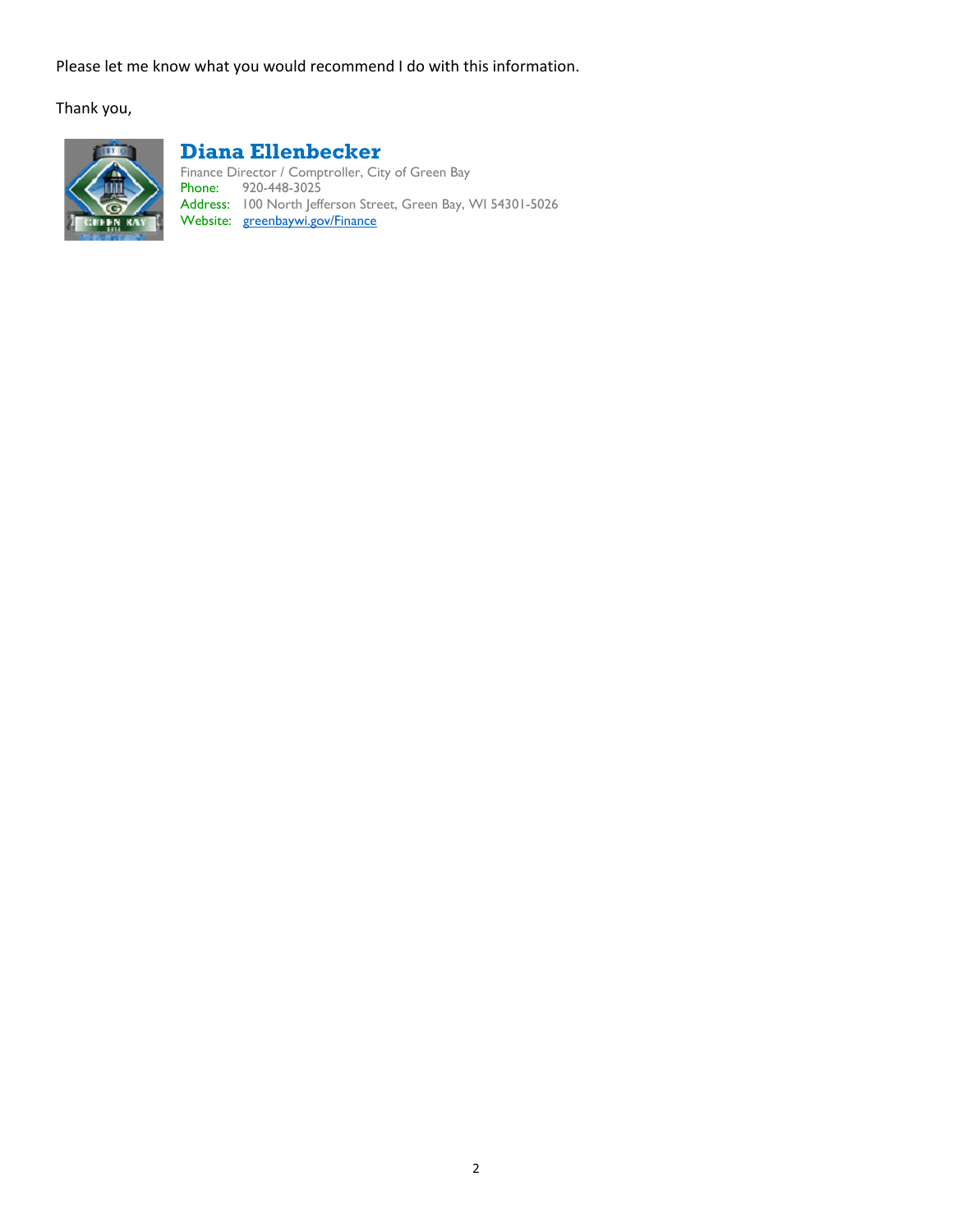## **Deanna Debruler**

| From:    | Diana Ellenbecker                 |
|----------|-----------------------------------|
| Sent:    | Monday, November 23, 2020 1:33 PM |
| To:      | Jaime Fuge; Joanne Bungert        |
| Cc:      | Kim Wayte                         |
| Subject: | RE: Janet Angus                   |

Sorry, I did tell her wrong. Thanks for the clarification.

That is interesting though……Janet doesn't even remember seeing Jaime at Central Count (also isn't really sure what Jaime looks like) and said the Treasurer checked her in or thought is what the female employee told her when she was checked in.

Thank you, Diana

**From:** Jaime Fuge **Sent:** Monday, November 23, 2020 1:29 PM **To:** Diana Ellenbecker <Diana.Ellenbecker@greenbaywi.gov>; Joanne Bungert <Joanne.Bungert@greenbaywi.gov> **Cc:** Kim Wayte <Kim.Wayte@greenbaywi.gov> **Subject:** RE: Janet Angus

FYI (not sure if it really matters),

I was responsible for checking in the poll observers on that day. I did even check in her. A person was at the door and flagged me over when someone was waiting.

Thank you, Jaime

**From:** Diana Ellenbecker **Sent:** Monday, November 23, 2020 1:27 PM **To:** Jaime Fuge <Jaime.Fuge@greenbaywi.gov>; Joanne Bungert <Joanne.Bungert@greenbaywi.gov> **Cc:** Kim Wayte < Kim. Wayte@greenbaywi.gov> **Subject:** RE: Janet Angus

I called her back. I answered some her questions about Amaad role of checking in election workers, observers and media. I didn't answer her questions about Michael, and said she should submit an open records request for any information on him.

Thank you, Diana

**From:** Jaime Fuge **Sent:** Monday, November 23, 2020 12:05 PM **To:** Diana Ellenbecker <Diana.Ellenbecker@greenbaywi.gov>